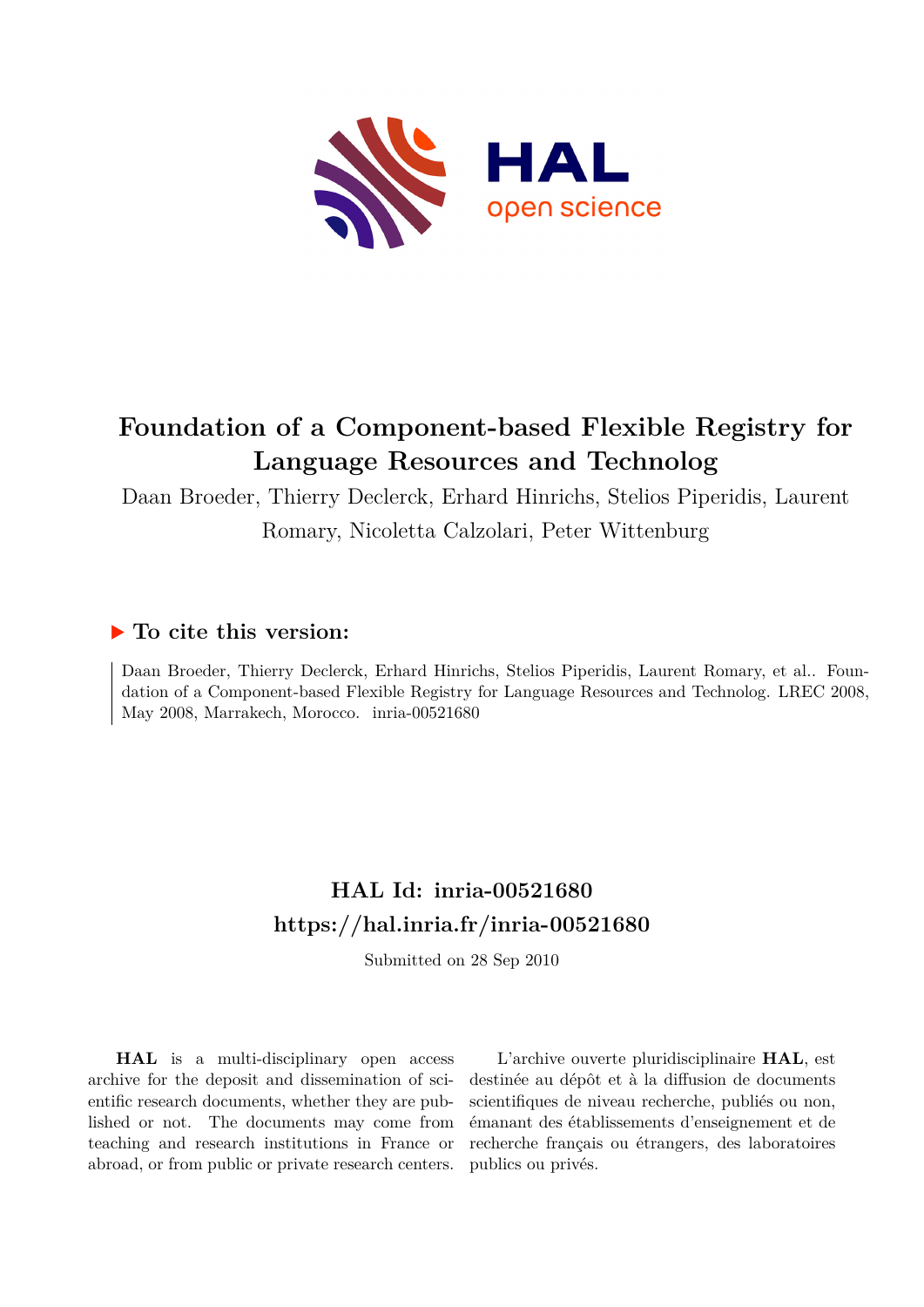# **Foundation of a Component-based Flexible Registry for Language Resources and Technology**

#### **Daan Broeder, Thierry Declerck, Erhard Hinrichs, Stelios Piperidis, Laurent Romary, Nicoletta Calzolari, Peter Wittenburg**

MPI for Psycholinguistics, DFKI, University of Tuebingen, ILSP, MPDL, ILSC.

Wundtlaan 1, 6525 XD Nijmegen, The Netherlands

E-mail: [daan.broeder@mpi.nl](mailto:daan.broeder@mpi.nl), declerck@dfki.de , [eh@sfs.uni-tuebingen.de,](mailto:eh@sfs.uni-tuebingen.de) [spip@ilsp.gr,](mailto:spip@ilsp.gr) [laurent.romary@mpdl.mpg.de,](mailto:laurent.romary@mpdl.mpg.de) [glottolo@ilc.cnr.it,](mailto:glottolo@ilc.cnr.it) peter.wittenburg@mpi.nl

#### **Abstract**

Within the CLARIN e-science infrastructure project it is foreseen to develop a component-based registry for metadata for Language Resources and Language Technology. With this registry it is hoped to overcome the problems of the current available systems with respect to inflexible fixed schema, unsuitable terminology and interoperability problems. The registry will address interoperability needs by refering to a shared vocabulary registered in data category registries as they are suggested by ISO.

#### **1. Introduction**

In the 90-ties it became apparent that the number of digital language resources will increase dramatically due to continuous technological innovation and paradigm shifts. This motivated librarians to start working on the Dublin Core (DC) [1] metadata standard. Amongst others also in the linguistic discipline experts were aware of these trends. In 1998 a first simple electronic form of open metadata description were put into operation to prevent a data cemetery. In January 2000 the ISLE project [2] started with the ISLE Metadata Initiative (IMDI) work and presented the basic ideas at the LREC 2000 conference in Athens [3, 4]. Later in 2000 also the OLAC work was presented at the LDC conference in Philadelphia [5]. In the same time period DFKI started with the NLP software registry [6] and defined a first number of useful descriptors for language technology tools. All three initiatives were started in the domain of linguistics and can be seen as complementary.

IMDI started from scratch, and provided first for a careful analysis of Dublin Core, TEI [7] header tags and initiated a broad discussion in particular amongst European language technology researchers and experts involved in the documentation of endangered languages. The idea was to formulate the needs of the different sub-communities and understand the terminology that is used to come to one integrated metadata set. OLAC on the other hand started with the assumption that the semantics of the DC vocabulary should be re-used and extended where necessary to be suitable for language resources. In the mean time both sets stabilized based on broad discussions and increasing experience in the discipline and they are used by several projects and institutes. While IMDI is seen primarily as an option to gather as much (metadata) documentation as possible and to formulate more detailed research questions, OLAC, like DC itself, can be seen as an umbrella to easily integrate the holdings of different archives. Both metadata sets are formally described and there are XML schemas available to allow verification.

One important difference in focus can be found back in the design of the infrastructure supporting the two sets. OLAC consequently focused on a proper harvesting technique which is based on the OAI PMH protocol [8] and on a search portal. In addition an editor was developed to allow users to create OLAC metadata records. In the case of IMDI where resource management, resource retrieval and resource grouping played equally important roles an editor was developed that allows to create not only metadata descriptions of resource bundles, but also of vocabularies and hierarchies to group resources. A special XML-Browser [9] was developed allowing users to work off-line and to directly process the XML-based descriptions. In addition, a web-application was developed to allow navigating in the linked structure of metadata descriptions with normal www-browsers and structured as unstructured search was supported as well [10]. Also the IMDI portal supports harvesting, but focused on other IMDI type of metadata descriptions. To fit into the DC/OLAC model the IMDI portal also offers a mapping of IMDI to DC and OLAC semantics and supports the OAI PMH protocol allowing various service providers such as OLAC and libraries to harvest all 50.000 IMDI metadata descriptions. In both cases also the infrastructure components stabilized during the first years from 2000 on.

#### **2. Current Problems**

Based on the years of experience so far and discussions in the community we can state that there are five major concerns with respect to the current metadata praxis:

- people want to create and use their own schema tailored specifically towards the requirements of the project and simplify the usage of tools in particular for the creation of metadata
- people want to use the terminology that the specific (sub-)community is used to
- people want to mix vocabularies from various initiatives such as to extend IMDI by TEI header elements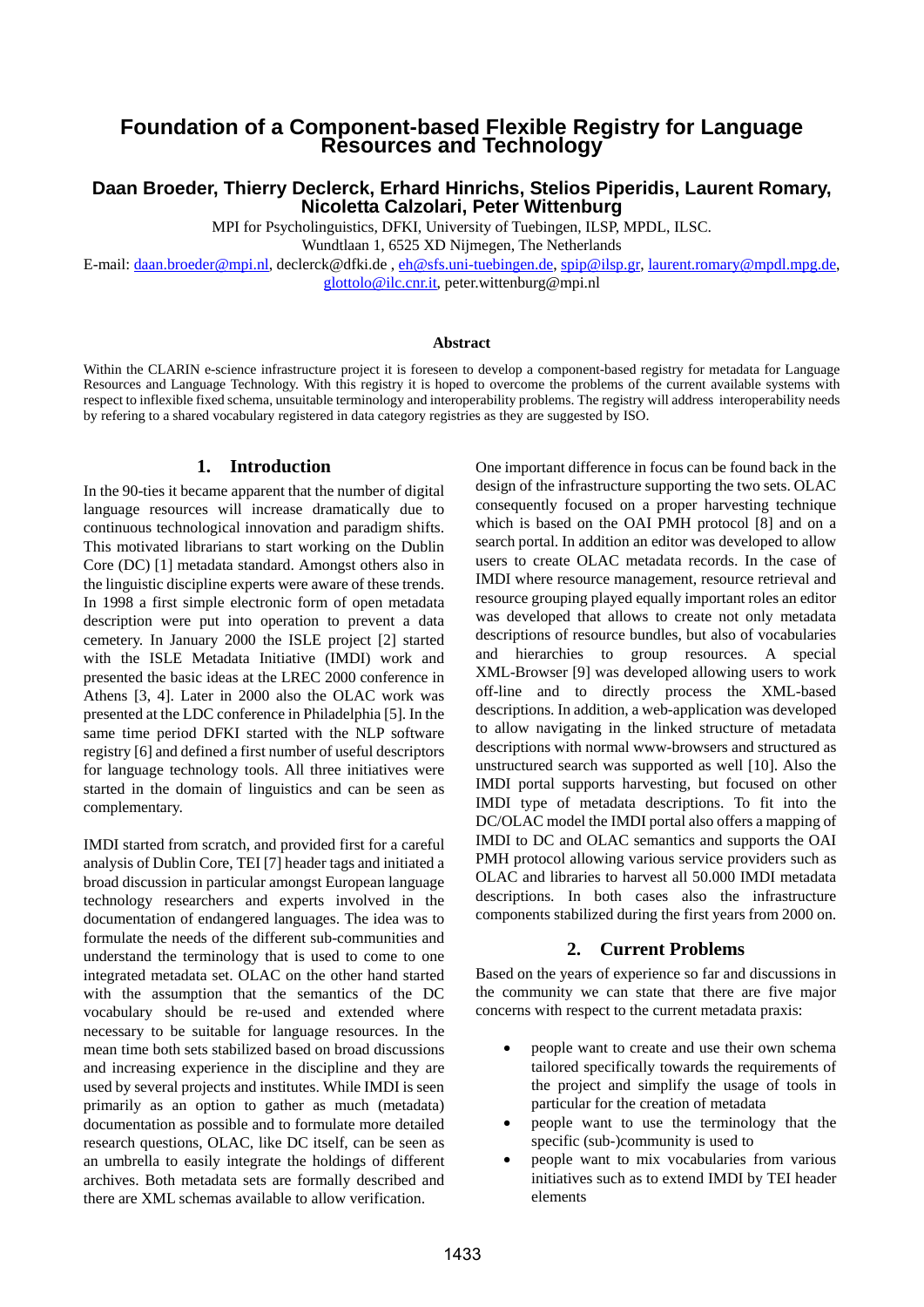- people want to have options to carry out automatic abstractions to create alternative hierarchies and classifications
- it must be easy for institutions to create metadata portals for selections of LRT components

While the first three points address the metadata set, the last two require an extension of the tools infrastructure. Although IMDI is extendible by the key-value pair possibility at various places and although it is possible to group certain extensions into typical profiles, it seems obvious that some feel overloaded by the sheer number of existing fields and that others miss the flexibility to construct their own extensions in an easy way. Also for different linguistic data types such as annotations and lexica the current separation does not seem to be satisfying, in particular since additional units such as for example lexical schema and data category registries need to be described as well. The naming of the linguistically meaningful atomic object is a point of concern. For the domain of lexica the atomic unit is a lexical instance, for annotated media the experience is that describing the bundle of the recording together with the annotations has shown its usefulness as basic unit, for large semi-structured texts received from publishers it is not yet clear what the optimal unit is.

#### **3. Towards a Component Based Metadata Infrastructure**

The CLARIN research infrastructure [11] that is going to be set up in Europe and that wants to closely collaborate at the international level will need to build a unified registry of all language resources and technology components as one of their central elements. It will be the central market place to offer all kinds of services, i.e. the metadata registry has not only to give information to find useful

components, but also to point to interface descriptions which applications can use. The new registry needs to be based on the experience made with metadata during the last decade and needs to address the new requirements described for example by W3C [12] when specifying web services. Also we need to bring in the knowledge about unique and persistent identifiers in the setup of the new registry.

It is now widely agreed that schemas are not the anchor point for interoperability, there will be an enormous increase of schemas to suit all possible types of interests. The anchor point for interoperability is concept registries that include various terminologies, ontologies that establish useful relations between them and infrastructure components that force users to make use of the existing concepts. A community wide discussion process is required to register all relevant metadata concepts and to include all relevant terms. Here we can make use of the emerging ISO DCR framework initiated by ISO TC37/SC4 [13] and which is dedicated to the establishment of a categories infrastructure for potentially all fields of language resources.

When designing a new metadata infrastructure we need to include sufficient flexibility but also take care for it to remain manageable and sustainable. Therefore we can envisage the following strategy. A core set of metadata elements that is minimal in size and scope and a large set of predefined components (bundles of metadata elements) that can be used as extensions to the core set, these components describe domain typical documentation fragments as for example "location" or "participant" or distinct linguistic data types. The components are registered in a central registry where users can inspect them and use those that they need. Projects can still design their own components but need to register them to allow



Figure 1 Selecting metadata components from the registry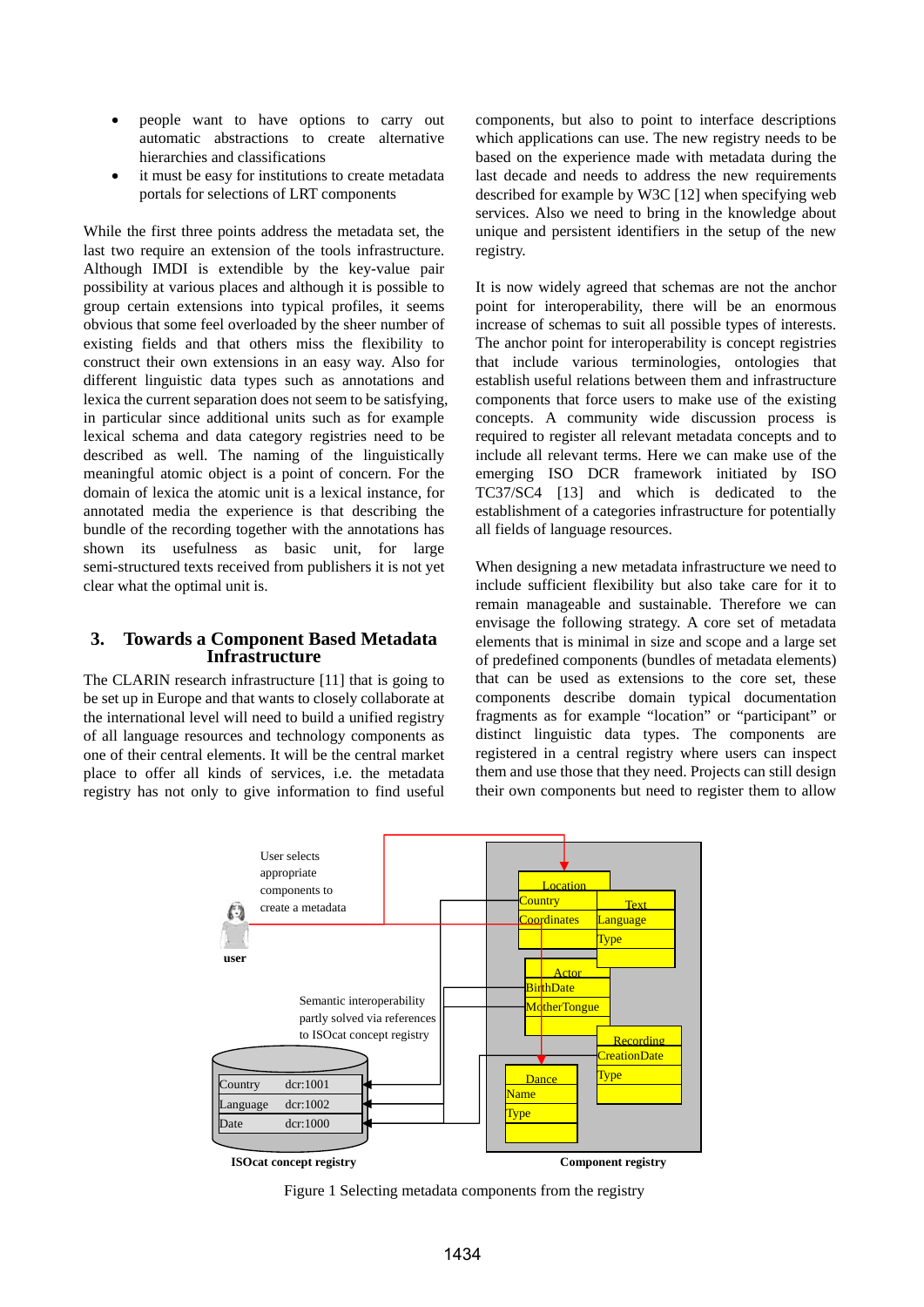

Figure 2. The component registry in perspective.

checks, metadata harvesting and other operations and they should preferably link their terminology to the ISO DCR, non ISO-linked components would first need balloting to be accepted. Existing metadata schemas such as IMDI, OLAC, DC and catalogues such as ELRA's will be included to maintain backward compatibility. The TEI (sub-) schemas will also be available where appropriate. This approach generalizes the one used in designing the Lexical Markup Framework (LMF) [14], also the way LMF uses TEI/ODD [15] as a persistency format has to be considered as a possibility.

A comprehensive taxonomy of language resources and tools will be the basis of a proper requirement analysis of the variety of LRT components. This will lead to the vocabulary of one of the central elements, the one describing the type of the linguistic component. For each identified component the characteristics need to be described as it was already done for lexica in the MILE project, for annotated media in the IMDI initiative and for tools in the DFKI tool registry. These early specifications need to be evaluated on the basis of the experiences that were made. For other resource types that will include, for example, schema registries for various purposes from metadata to lexical components, concept registries, ontologies drawing relations between registered concepts, catalogues of published corpora and general types of ontologies storing arbitrary relations between all sorts of resources expert groups need to be formed to determine the characteristics. Based on the results it will be determined which general core concepts are shared by all descriptions. An analysis will then reveal which concepts need to be included into the CLARIN registry. The CLARIN registry will first be developed separately, but stepwise it will be suggested to be merged into the ISO DCR.

#### **4. Infrastructure**

Parallel to the specification work, CLARIN will need to design an optimized infrastructure that is based on the experiences of the last decade. This infrastructure should overcome the limitations of the current systems and anticipate the requirements emerging from using this registry for the domain of web services we want to establish in CLARIN. This is not the place to give a detailed overview; instead we want to give a few dimensions we have to consider:

- The metadata editor needs to be able to incorporate registered components and concepts and apply smart presentation strategies to offer simple user interfaces despite the varying schemas that may be included.
- The infrastructure or its catalogue system needs to have automatic mechanisms to easily create different metadata hierarchies, categorizations and views dependent on the user's or institute's criteria to create selections and browsable domains.
- It must be easy for researchers to create virtual collections crossing institute boundaries.
- It must be easy for researchers to register his/her metadata description or to register a whole set of descriptions.
- It must be made easy for an interested institute to set up a metadata portal and to include those resources that are of interest in its catalogue. We can easily imagine two interests: one is based on national or language considerations and another one will be based on the linguistic resource type. Other typical selections can be thought of. All these portals need to be set up such that authorized persons can make changes in the